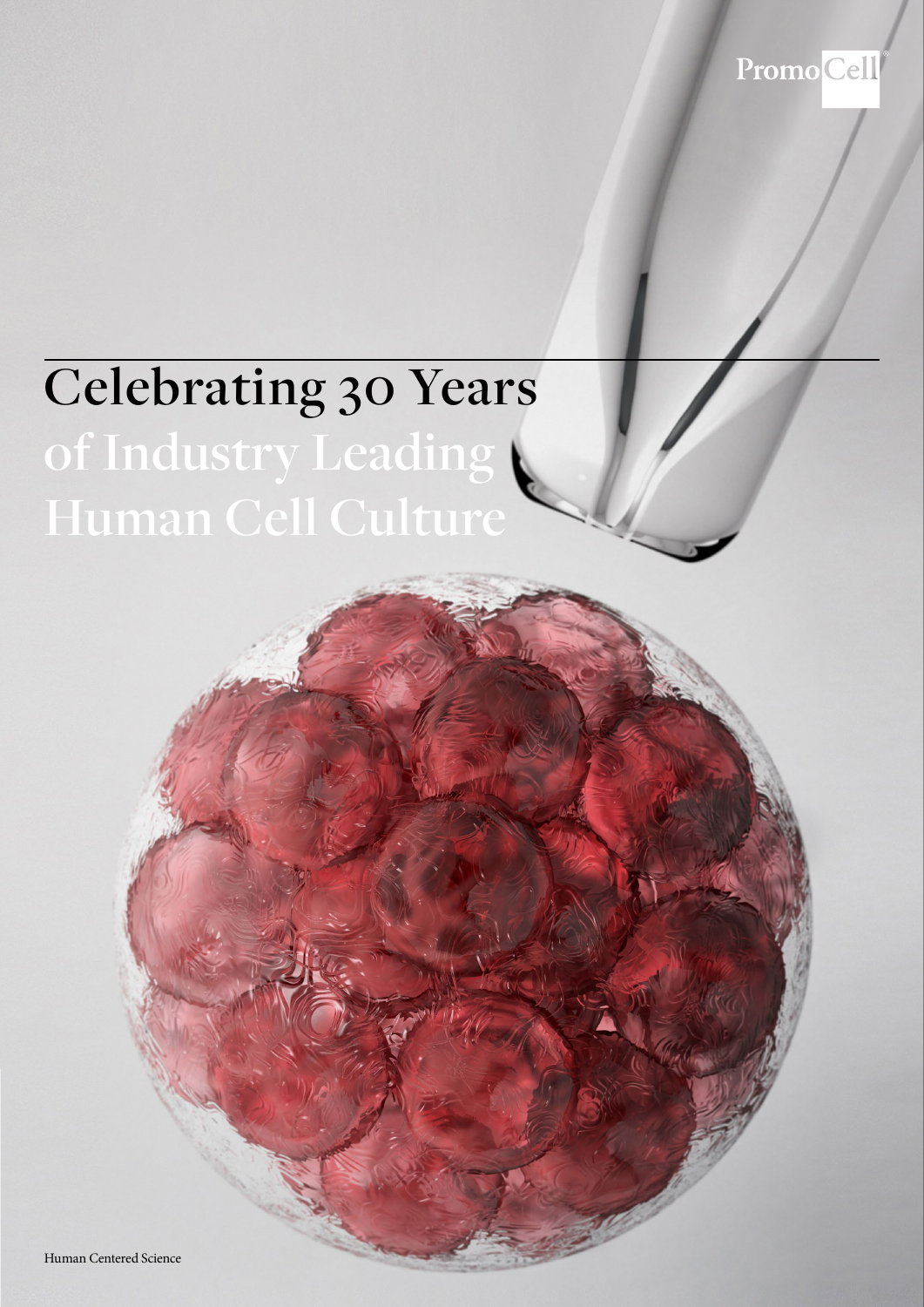### Who we are

Founded in Heidelberg – the 'city of science' – in 1990, PromoCell has grown into one of the world's most trusted names in cell culture. We're grateful to our customers who have helped PromoCell develop and serve biomedical science for 30 years.

At PromoCell we're excited to be a part of scientific research that moves our world forwards. We help scientists and researchers do ground-breaking research, by providing high-quality products and training you can rely on.

This philosophy underpins all our work. We call it 'Human Centered Science'.

### What we do

### PromoCell is a premier manufacturer of cell culture products, offering a broad range of:

- **Human primary cells**
- Stem cells
- **Blood cells**
- Optimized cell culture media

Our products provide scientists with physiologically accurate models for better research results.



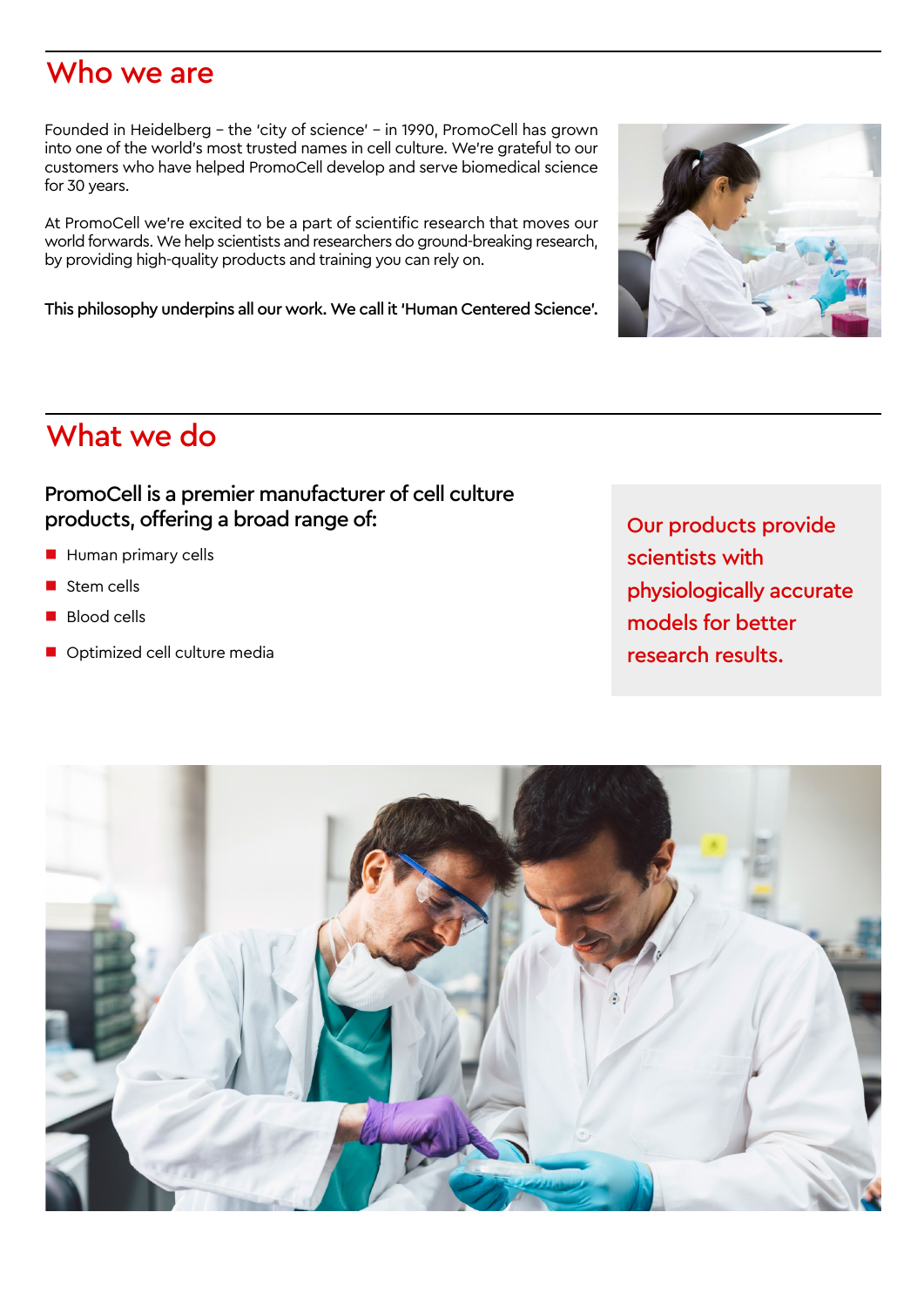## We offer

- $\blacksquare$  Ethically approved, innovative, high-quality solutions
- Quality and control assured because we own the entire development and manufacturing process
- PhD qualified cell culture experts for invaluable scientific support
- Our 30 years of cell culture knowledge







PromoCell products are trusted globally by experts in their fields and we are proud that they contribute to so many vital research projects.

## Our commitment to quality

Ethics are at the heart of our business at PromoCell. Unlike other manufacturers, we own the entire tissue collection and manufacturing process, which means we're able to enforce the strictest ethical and legal standards. All PromoCell products comply with European biomedical conventions, ensuring human rights and donor privacy are always protected.

Each year 600 peer-reviewed publications feature PromoCell products. Our ISO certifications demonstrate our absolute commitment to quality. For more information, please visit the compliance section of our website: promocell.com/about-us/compliance

Find PromoCell products in over 40 countries through direct sales and distributors.

▪ ▪

For more details access: promocell.com/about-us/contact